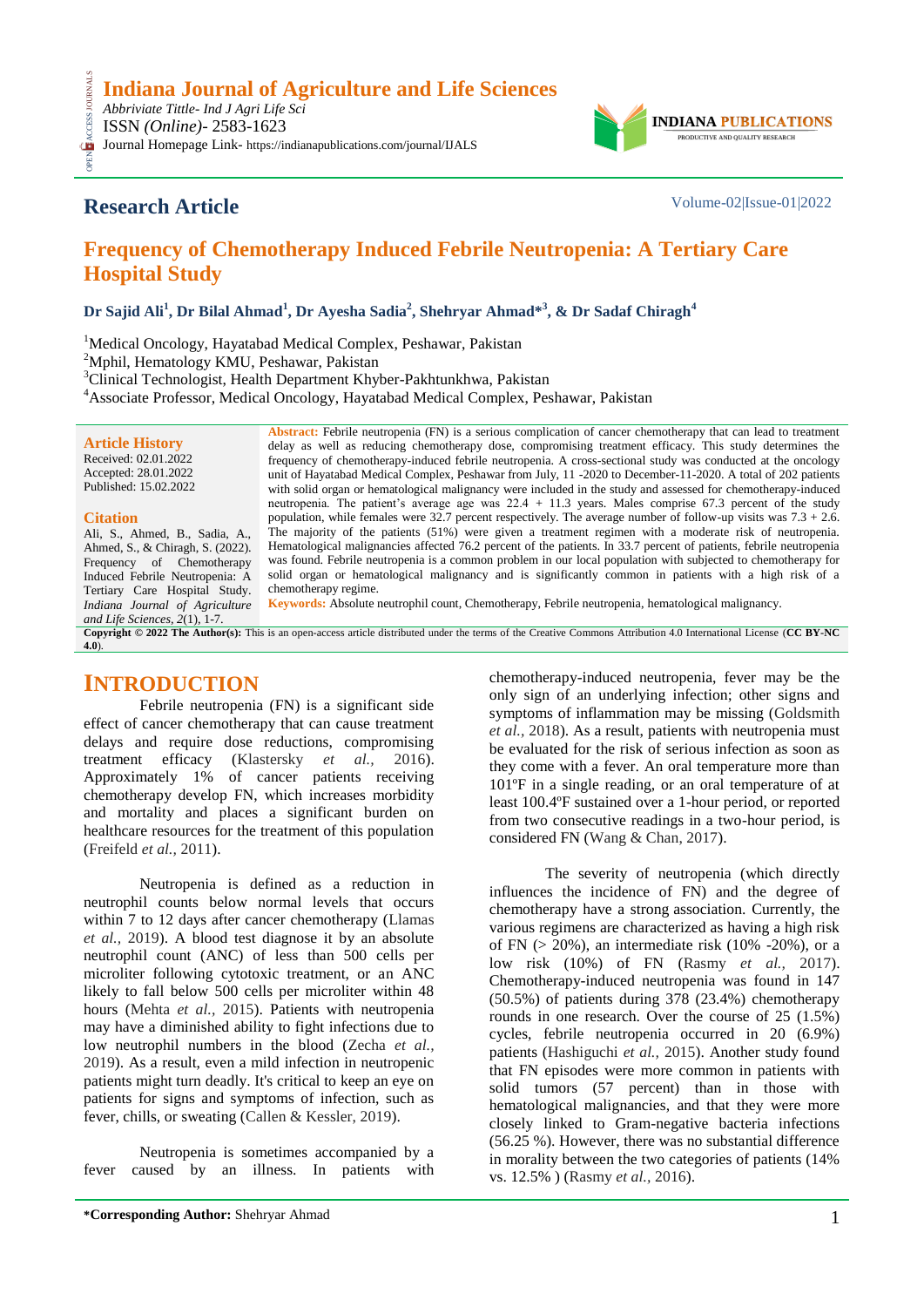The present study is designed to determine the frequency of chemotherapy induced FN in patients receiving cancer chemotherapy at this part of world. The idea behind doing this study came into our mind by doing through literature search and observing the FN being the most common and most neglected problem in cancer chemotherapy patients. Moreover, the exact burden of FN is not known in our population due to lack of local evidence and if not treated in time, it has adverse consequences in addition to other effects of chemotherapy itself. This study quantifies local magnitude of the problem and provides direction for future research and policy recommendations for the control of FN with chemotherapy.

### **MATERIAL AND METHODS**

A cross sectional study was conducted at Oncology Department, Hayatabad Medical Complex, Peshawar from July, 11 -2020 to December-11-2020. Sample size was 202 keeping in view 6.9%10 proportion of chemotherapy induced FN, 95% confidence level and 3.5% absolute precision. All patients were selected using non probability consecutive sampling technique. Inclusion criteria was all newly diagnosed patients of any type of cancer scheduled for chemotherapy including both gender having Age group between 5 to 50 years. Patients presenting with sudden onset of fever of more than  $99^{\circ}$ F were also included in the study. Those having chronic liver disease diagnosed by history and medical records or History of blood transfusions in the last three months and History of any type of bleeding of any amount in the last three months were excluded from the study.

The study was conducted after approval from hospitals ethical and research committee. All patients of cancer (any type, newly diagnosed and scheduled for chemotherapy) was included in the study through oncology Out Patient Department. The purpose and benefits of the study was explained to all patients and a written informed consent was obtained.

All patients was subjected to detailed history, followed by complete routine examination and baseline investigations was done which include complete blood picture. All patients were subjected to standard chemotherapy as prescribed by the consultant oncologist of the war. All patients were followed till 5th day of start of therapy. Patients representing with fever was checked for the ANC to confirm the presence or absence of FN. All the above mentioned information including name, age and gender was recorded in a predesigned Proforma. Strictly exclusion criteria was followed to control confounders and bias in the study results.

The collected data was stored and analyzed in SPSS version 20 for windows. Mean  $\pm$  SD was calculated for numerical variables like age, ANC count at follow up visit. Frequencies and percentages was calculated for categorical variables like gender, type of cancer (solid organ or hematological), chemotherapy regime and FN. FN be stratified among age, gender, type of cancer, and chemotherapy regime to see the effect modifications using chi square test keeping p value of < 0.05 as significant. All results were presented in the form of tables and graphs.

#### **RESULTS**

The study was conducted on 202 patients subjected to chemotherapy for hematological or solid organ malignancies. The mean age of the sample was  $22.4 + 11.3$  years. We categorize the age in three different categories (Table1).

| <b>Age-wise distribution* Febrile</b> |                 | <b>Febrile Neutropenia</b> |                | P     |
|---------------------------------------|-----------------|----------------------------|----------------|-------|
| Neutropenia                           |                 | Yes                        | N <sub>0</sub> | value |
|                                       | 5-19 years      | 37                         | 57             |       |
| <b>Age Groups</b>                     |                 | 39.4%                      | 60.6%          |       |
|                                       | $>$ 19-32 years | 16                         | 38             | 0.273 |
|                                       |                 | 29.6%                      | 70.4%          |       |
|                                       | $>$ 32-44 years | 15                         | 39             |       |
|                                       |                 | 27.8%                      | 72.2%          |       |
| <b>Total</b>                          |                 | 68                         | 134            |       |
|                                       |                 | 33.7%                      | 66.3%          |       |

**Table 1.** Age-Wise Distribution and Frequency of Febrile Neutropenia Patients (n=202)

While distributing the patients with regards to gender, we observed that in our study 67.3% of the sample was male and 32.7% were female gender.

(Table 2) We stratified febrile neutropenia with regards to age, gender, follow up visit, type of chemotherapy regime and type of tumor.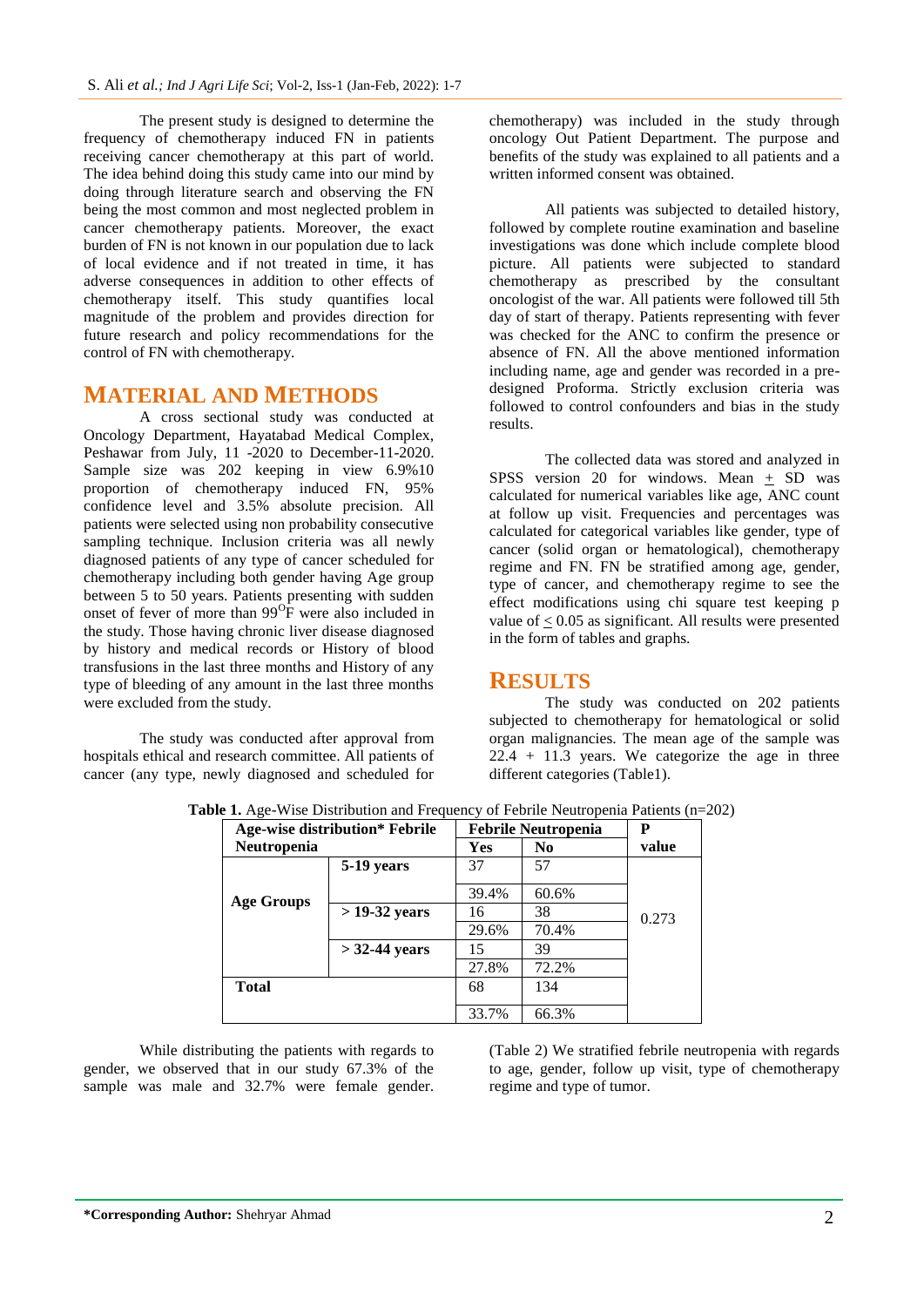| Gender       | <b>Frequency</b> | Percent |
|--------------|------------------|---------|
| Male         | 136              | 67.3    |
| Female       | 66               | 32.7    |
| <b>Total</b> | 202              | 100 O   |

|  |  |  | <b>Table 2.</b> Gender -wise Distribution of Patients $(n=202)$ |  |  |
|--|--|--|-----------------------------------------------------------------|--|--|
|--|--|--|-----------------------------------------------------------------|--|--|

|  |  | Table 3. Type of Malignancy |
|--|--|-----------------------------|
|  |  |                             |

| <b>Type of Malignant Tumor</b> | <b>Frequency</b> | <b>Percent</b> |
|--------------------------------|------------------|----------------|
| Solid organ                    | 48               | 23.8           |
| Hematological                  | 154              | 76.2           |
| Total                          |                  | 100 O          |

**Table 4.** Febrile Neutropenia Cases \* Type of Malignancy

| <b>Febrile Neutropenia Cases*</b> | <b>Febrile Neutropenia</b> |       |                | Р     |
|-----------------------------------|----------------------------|-------|----------------|-------|
| <b>Malignancy</b>                 |                            | Yes   | N <sub>0</sub> | value |
|                                   | Solid organ                | 20    | 28             |       |
| <b>Type of tumor</b>              |                            | 41.7% | 58.3%          |       |
|                                   | Hematological              | 48    | 106            | 0.179 |
|                                   |                            | 31.2% | 68.8%          |       |
|                                   |                            |       | 134            |       |
| <b>Total</b>                      |                            |       | 66.3%          |       |

The mean follow up visit was  $7.3 + 2.6$ . See table 5 for categories of follow up visit. Most of the patients 51% were subjected to intermediate risk of neutropenia regime of chemotherapy (Table 7). 76.2%

of patients were having hematological malignancies (table 4). Febrile neutropenia was recorded in 33.7% of patients (table 4).

| Table 5. Follow Up visit and Frequency of Febrile Neutropenia |
|---------------------------------------------------------------|
|---------------------------------------------------------------|

| Follow up visit* Febrile |                             | <b>Febrile</b>     | P              |       |
|--------------------------|-----------------------------|--------------------|----------------|-------|
| Neutropenia              |                             | <b>Neutropenia</b> |                | value |
|                          |                             | Yes                | N <sub>0</sub> |       |
| <b>Follow</b> up         | $3-6$ <sup>th</sup>         | 29                 | 50             |       |
| visit                    |                             | 36.7%              | 63.3%          |       |
|                          | $>6 - 9$ <sup>th</sup>      | 20                 | 50             |       |
|                          |                             | 28.6%              | 71.4%          | 0.534 |
|                          | $> 9$ -<br>12 <sup>th</sup> | 19                 | 34             |       |
|                          |                             | 35.8%              | 64.2%          |       |
| <b>Total</b>             |                             | 68                 | 134            |       |
|                          |                             | 33.7%              | 66.3%          |       |

**Table 6.** Age Group Wise Stratification of Neutropenia

| <b>Stratification of</b>    |                 | <b>Febrile</b> | P           |       |
|-----------------------------|-----------------|----------------|-------------|-------|
| <b>Neutropenia with Age</b> |                 |                | Neutropenia |       |
|                             |                 | <b>Yes</b>     | No.         |       |
| Age                         | 5-19 years      | 37             | 57          |       |
| <b>Groups</b>               |                 | 39.4%          | 60.6%       |       |
|                             | $>$ 19-32 years | 16             | 38          | 0.273 |
|                             |                 | 29.6%          | 70.4%       |       |
|                             | $>$ 32-44 years | 15             | 39          |       |
|                             |                 | 27.8%          | 72.2%       |       |
| <b>Total</b>                |                 | 68             | 134         |       |
|                             |                 | 33.7%          | 66.3%       |       |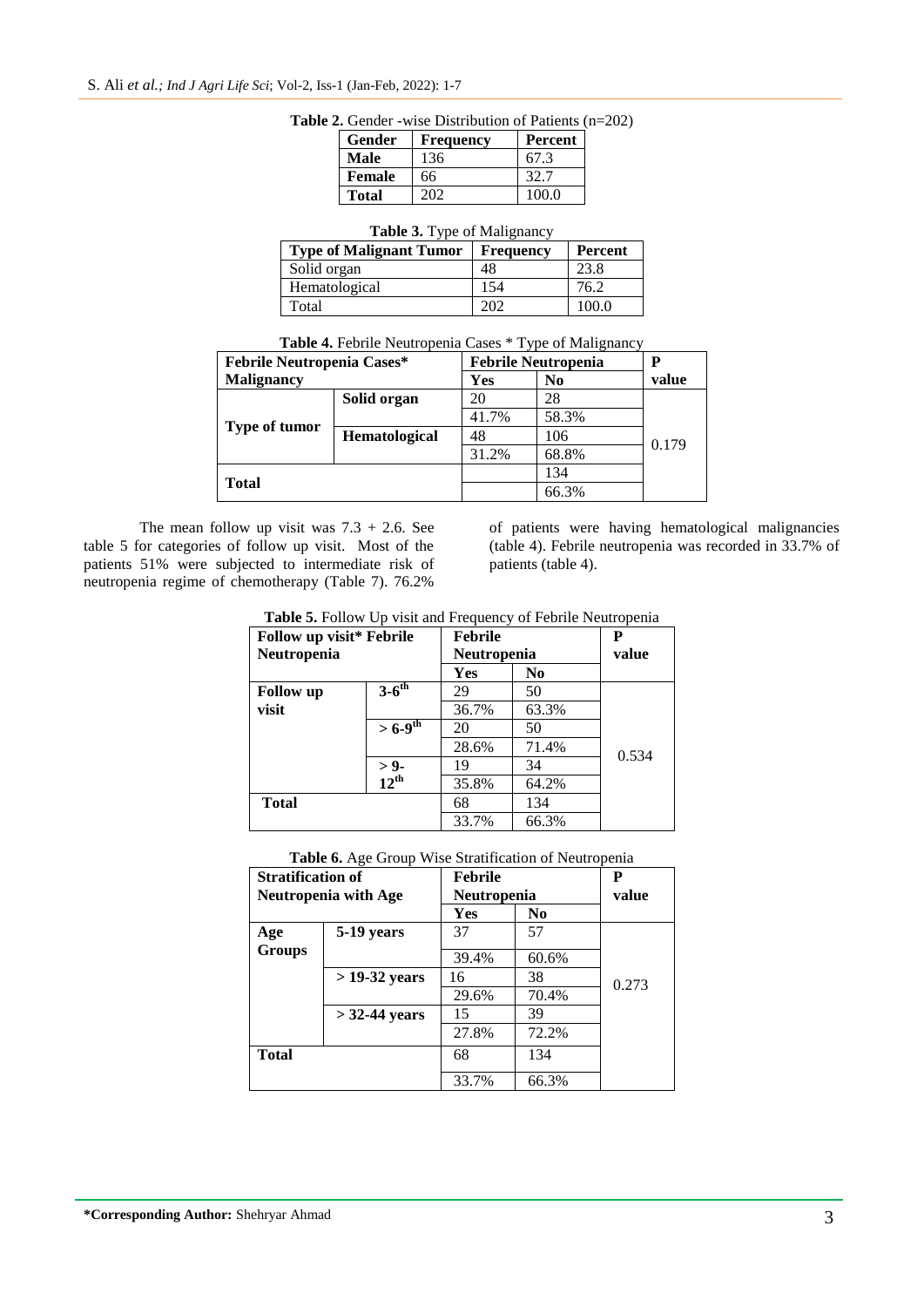| Chemotherapy regime wise      |                     | <b>Febrile Neutropenia</b> |       | Р     |
|-------------------------------|---------------------|----------------------------|-------|-------|
| stratification of Neutropenia |                     | Yes                        | No    | value |
|                               | <b>High risk</b>    | 35                         | 26    |       |
|                               |                     | 57.4%                      | 42.6% |       |
| <b>Chemotherapy</b>           | <b>Intermediate</b> | 28                         | 75    |       |
| regime                        | risk                | 27.2%                      | 72.8% |       |
|                               | Low risk            | 5                          | 33    | 0.001 |
|                               |                     | 13.2%                      | 86.8% |       |
| Total                         |                     | 68                         | 134   |       |
|                               |                     | 33.7%                      | 66.3% |       |

**Table 7.** Febrile Neutropenia\* Chemotherapy regime

## **DISCUSSION**

As outpatient chemotherapy becomes more common, chemotherapy-induced neutropenia may become a bigger issue in the safe administration of chemotherapy. Neutropenia caused by chemotherapy is a well-known source of anxiety for both doctors and patients. Neutropenia caused by febrile neutropenia is a major clinical condition. (Lyman *et al.,* 1998; & Crawford *et al.,* 2011). G-CSFs are frequently given to cancer patients to prevent such complications. The ASCO recommendations update 2006, the EORTC guideline 2010, and the NCCN guideline update 2011 are all international guidelines for the usage of G-CSF (Smith *et al.,* 2006; & Crawford *et al.,* 2011). Although the clinical benefits of G-CSF treatment are evident in particular chemotherapy, with a threshold rate of febrile neutropenia of 20%, the clinical benefits of G-CSF use are evident in specific chemotherapy, with a threshold rate of febrile neutropenia of 20%. The identification of febrile neutropenia risk factors may be critical for the safe management of chemotherapy-induced neutropenia without the use of G-CSFs.

Chemotherapy-induced neutropenia was seen in 33.7 percent of the individuals in our research. Chemotherapy-induced neutropenia has a wide range of reported incidences. Chemotherapy-induced neutropenia was observed in 6–50% of patients by Lyman *et al.* (1998), depending on the cancer type, illness stage, patient functional state, and chemotherapy treatment. Treatment-induced neutropenia was found in 43 percent of women with ovarian cancer after first chemotherapy, according to Laskey *et al.* (2011)

Shama *et al.* (2006) found febrile neutropenia in 12% of epithelial ovarian cancer patients receiving first-line adjuvant treatment, indicating that the rate of febrile neutropenia was higher than previously reported. During initial treatment, febrile neutropenia was described in 7% of patients with ovarian cancer by Laskey *et al.* (2011). Feverish neutropenia was reported often in early cycles, especially after cycle 1.

Several studies found that increasing age was an independent predictor of febrile neutropenia development (Lyman *et al.,* 1998; & Crawford *et al.,* 2004). In patients with solid tumors, 50 percent of all

cases of febrile neutropenia occurred at or near the start of chemotherapy sessions (cycles 1 and 2), as reported by Okera *et al.* (2011). According to Shama *et al.* (2006), 60 percent of febrile neutropenia occurrences in patients undergoing first-line adjuvant treatment for epithelial ovarian cancer occurred after cycle 1. Poor performance status was not clearly mentioned as a risk factor for febrile neutropenia in G-CSF guidelines such as the ASCO recommendations update 2006, the EORTC guideline 2010, and the NCCN guideline update 2011 (Lyman *et al.,* 1998; & Okera *et al.,* 2011).

Patients' demographics (age, gender, and comorbidities), cancer kinds, stages, and chemotherapy regimen characteristics significantly influence the development of myelosuppression during chemotherapy. Chemotherapy-induced febrile neutropenia (CIFN) was shown to be more common in people over the age of 32. In a study by Catic *et al.* (2016) the age range 41–60 years was found to have a greater incidence of CIFN (48 percent) among 27 CIFN patients. The findings of this study are consistent with those of Catic *et al.* (2016), who found a greater incidence of CIFN in adults.

Sammut & Mazhar (2012) evaluated 32 CIFN patients, 62.5 percent of which were female and 37.5 percent of which were male. The current investigation was comparable to the previous one. Solid tumours had a greater incidence of CIFN than hematological cancers in this investigation. Solid tumours accounted for 71.5 percent of 396 CIFN events in a research by Ahn *et al.* (2011), whereas hematological malignancies accounted for 28.5 percent. As a result, this research backs up a recent study that found solid tumours to have a greater rate of CIFN events.

In a research by Hashiguchi *et al.* (2015) the most prevalent treatment among 291 patients was paclitaxel and carboplatin (double regimen), which was used in 50.5 percent of CIFN cases (Hashiguchi *et al.,* 2015). The median length of stay for patients with CIFN was 8.14 days, according to a research conducted by Weycker *et al.* (2015). Culakova *et al.* found 9.7% of CIFN in cycle 1, then 5.7 percent and 3.8 percent in cycles 2 and 3, respectively (Culakova *et al.,* 2015).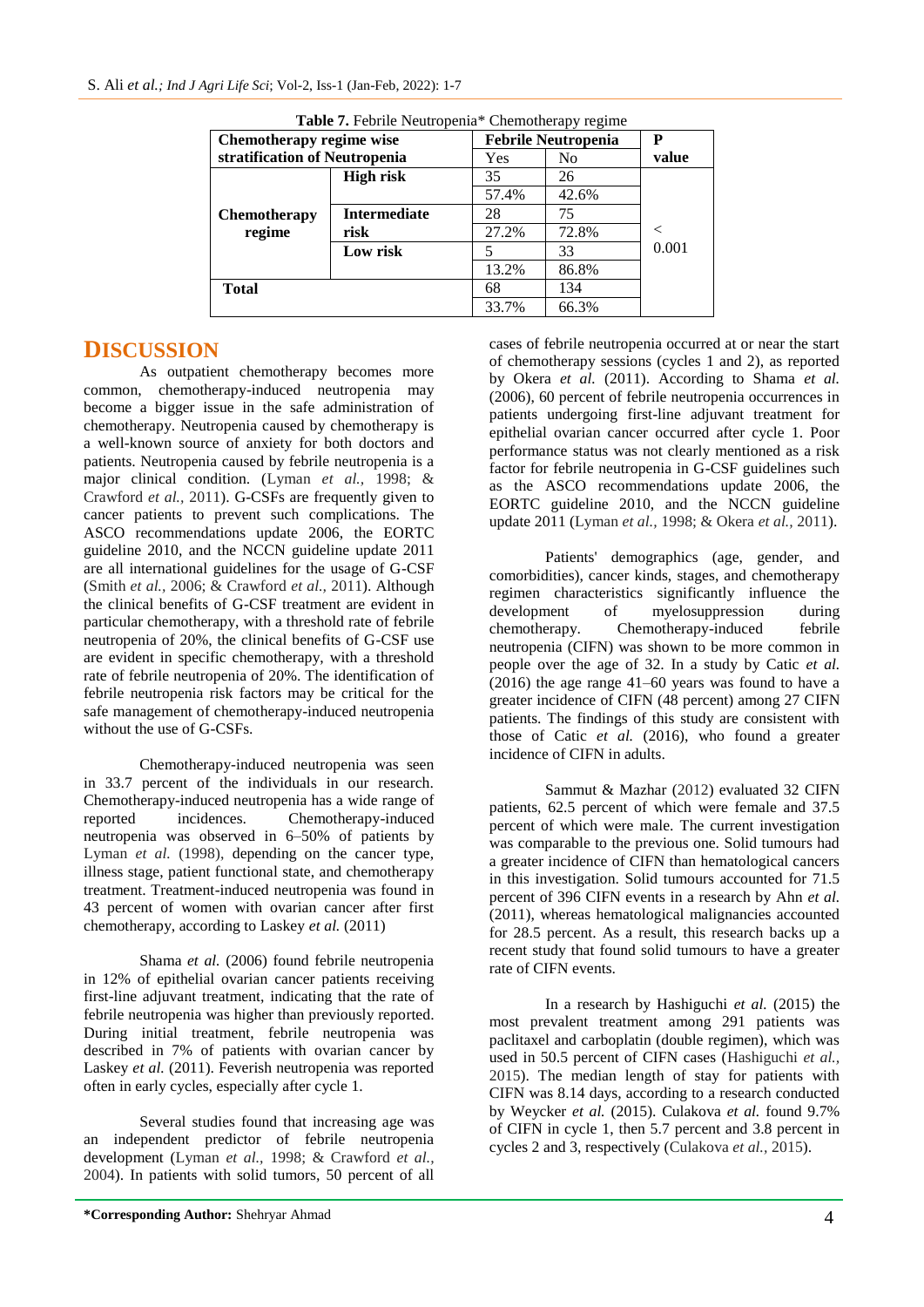According to the chemotherapeutic index score for CIFN risk among the patients  $(n = 202)$ , 30.2 percent were at high risk, 51 percent were at intermediate risk, and 18.8 percent were at low risk. 57.4 percent of high-risk patients developed CIFN, while 13.2 percent of low-risk patients developed CIFN (p 0.001), indicating a clear link between the risk of developing CIFN and the risk of developing CIFN. Ahn *et al.* (2011) found that 90 percent of low-risk patients and 72 percent of high-risk patients used the MASCC risk index score, with 18.9% of high-risk patients dying.

As a result, this study agrees with a recent study in which the MASCC score was used to predict low and high-risk patients. The incidence of CIFN was 33.7 percent in the study, and Shiota *et al.* (2014) conducted a study on 37 patients with a CIFN incidence of 10.8 percent. Talwar *et al.* (2017) conducted a study in which the majority of patients with CIFN were in stages 3 (33.2%) and 4 (16.6%) of cancer.

The severity of neutropenia (which directly influences the incidence of FN) and the degree of chemotherapy have a clear link. Currently, the various regimens are characterised as having a high risk of FN  $(>20\%)$ , an intermediate risk  $(10\% -20\%)$ , or a low risk (less than 10%) of FN. Bacteria, fungi, and viruses are among the causal organisms. Gram-positive (now dominant) and Gram-negative (dominant in the 1970s) bacteria are the most common pathogens that cause FN and complex illnesses. Although the morbidity and death rates of FN have decreased over time as a result of adequate antibiotic treatment, preventive measures, and the implementation of a standard risk management plan in accordance with guidelines, it remains an oncological emergency FN is associated with significant morbidity, as 20 percent to 30 percent of patients have complications that necessitate in-hospital treatment, with a total in-hospital mortality rate of 10% (Rasmy *et al.,* 2016).

Total leukocyte count 6.90x109/mm3 (3.8- 19.5x109/ mm3) and absolute neutrophil count 4.3 x109/mm3 (1.6-17.0 x109/ mm3) pre-treatment were found to be at higher risk of developing febrile neutropenia in a study (Jenkins *et al.,* 2012). Prior chemotherapy, poor liver and renal function, and low leukocyte count were shown to be the most important independent risk factors in multi variate analysis after controlling for age and cancer type (Lyman *et al.,* 2011; & Lyman *et al.,* 2014).

Another study Reardon *et al.* (2007) found that advanced age, the first round of chemotherapy, and an absolute neutrophil count of less than 2.0x109/mm3 were all risk factors for developing febrile neutropenia. Female gender is more likely to develop febrile neutropenia or be admitted to the hospital for febrile neutropenia care, according to studies done on non-Hodgkin lymphoma and small cell lung cancer patients

(Lyman *et al.,* 2011; & Crawford *et al.,* 2005). The risk factors for febrile neutropenia in patients following chemotherapy showed no significant difference (p value=0.931) between the two genders in a research (Ahmad *et al.,* 2017). In our study, febrile neutropenia was detected in 30.9 percent of males and 39.4 percent of females, which was not statistically significant (pvalue=0.230).

## **CONCLUSION**

Febrile neutropenia is a common problem in our local population with subjected to chemotherapy for solid organ or hematological malignancy, and significantly common in patients with high risk of chemotherapy regime. More studies are required to develop association of its risk factors which lead to febrile neutropenia, its control and its effect on efficacy of chemotherapy.

### **REFERENCES**

- 1. Klastersky, J., De Naurois, J., Rolston, K., Rapoport, B., Maschmeyer, G., Aapro, M., & Herrstedt, J. (2016). Management of febrile neutropaenia: ESMO clinical practice guidelines. *Annals of Oncology*, *27*, v111-v118.
- 2. Freifeld, A. G., Bow, E. J., Sepkowitz, K. A., Boeckh, M. J., Ito, J. I., Mullen, C. A., ... & Wingard, J. R. (2011). Clinical practice guideline for the use of antimicrobial agents in neutropenic patients with cancer: 2010 update by the Infectious Diseases Society of America. *Clinical infectious diseases*, *52*(4), e56-e93.
- 3. Llamas, R. M. H., Acosta, M. E. H., & Silva, J. D. (2019). Management of febrile neutropenia in pediatric cancer patients. *J Pediatr Neonatal Care*, *9*(1), 22-6.
- 4. Mehta, H. M., Malandra, M., & Corey, S. J. (2015). G-csf and gm-csf in neutropenia. *The Journal of Immunology*, *195*(4), 1341-1349.
- 5. Zecha, J. A., Raber-Durlacher, J. E., Laheij, A. M., Westermann, A. M., Epstein, J. B., de Lange, J., & Smeele, L. E. (2019). The impact of the oral cavity in febrile neutropenia and infectious complications in patients treated with myelosuppressive chemotherapy. *Supportive Care in Cancer*, *27*(10), 3667-3679.
- 6. Callen, E. D., & Kessler, T. L. (2019). Outpatient Febrile Neutropenia Management. *US Pharm*, *44*(5), 9-11.
- 7. Goldsmith, C., Kalis, J., & Jeffers, K. D. (2018). Assessment of initial febrile neutropenia management in hospitalized cancer patients at a community cancer center. *Journal of the Advanced Practitioner in Oncology*, *9*(6), 659.
- 8. Wang, X. J., & Chan, A. (2017). Optimizing symptoms and management of febrile neutropenia among cancer patients: current status and future directions. *Current oncology reports*, *19*(3), 1-8.

**\*Corresponding Author:** Shehryar Ahmad 5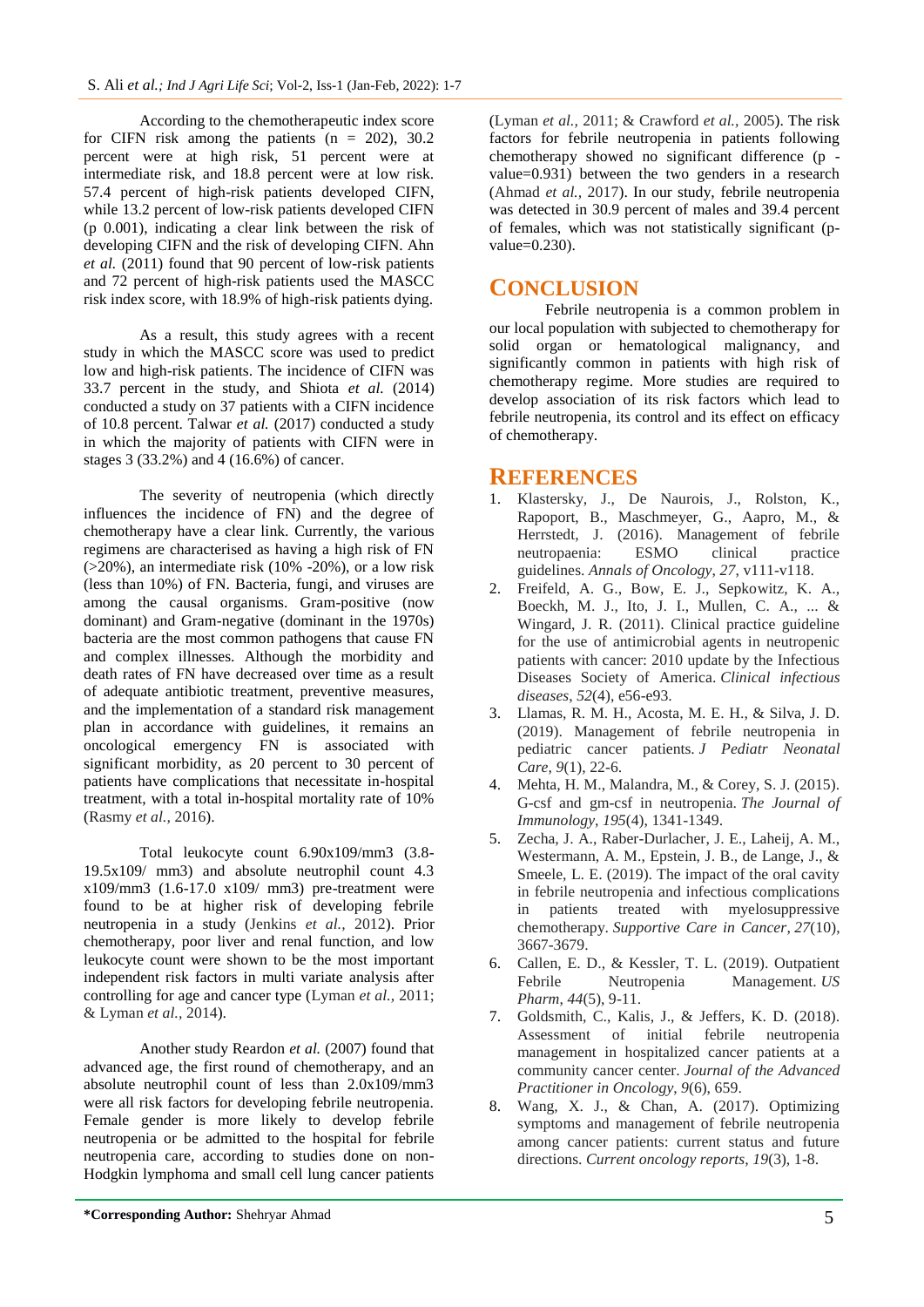- 9. Rasmy, A., Al Mashiakhi, M., & Ameen, A. (2017). Chemotherapy-Induced Febrile Neutropenia in Solid Tumours. *The Gulf Journal of Oncology*, *1*(25), 77-84.
- 10. Hashiguchi, Y., Kasai, M., Fukuda, T., Ichimura, T., Yasui, T., & Sumi, T. (2015). Chemotherapyinduced neutropenia and febrile neutropenia in patients with gynecologic malignancy. *Anti-Cancer Drugs*, *26*(10).
- 11. Rasmy, A., Amal, A., Fotih, S., & Selwi, W. J. J. C. P. C. R. (2016). Febrile neutropenia in cancer patient: epidemiology, microbiology, pathophysiology and management. *J Cancer Prev Curr Res*, *5*(3), 00165.
- 12. Lyman, G. H., Kuderer, N., Greene, J., & Balducci, L. (1998). The economics of febrile neutropenia: implications for the use of colony-stimulating factors. *European Journal of Cancer*, *34*(12), 1857- 1864.
- 13. Crawford, J., Dale, D. C., & Lyman, G. H. (2004). Chemotherapy-induced neutropenia: risks, consequences, and new directions for its management. *Cancer*, *100*(2), 228-237.
- 14. Kuderer, N. M., Dale, D. C., Crawford, J., Cosler, L. E., & Lyman, G. H. (2006). Mortality, morbidity, and cost associated with febrile neutropenia in adult cancer patients. *Cancer*, *106*(10), 2258-2266.
- 15. Lopez‐Pousa, A., Rifà, J., Casas de Tejerina, A., GONZÁLEZ‐LARRIBA, J. L., Iglesias, C., Gasquet, J. A., & Carrato, A. (2010). Risk assessment model for first‐cycle chemotherapy‐ induced neutropenia in patients with solid tumours. *European Journal of Cancer Care*, *19*(5), 648-655.
- 16. Okera, M., Chan, S., Dernede, U., Larkin, J., Popat, S., Gilbert, D., ... & Chowdhury, S. (2011). A prospective study of chemotherapy-induced febrile neutropenia in the South West London Cancer Network. Interpretation of study results in light of NCAG/NCEPOD findings. *British journal of cancer*, *104*(3), 407-412.
- 17. Smith, T. J., Khatcheressian, J., Lyman, G. H., Ozer, H., Armitage, J. O., Balducci, L., ... & Wolff, A. C. (2006). 2006 update of recommendations for the use of white blood cell growth factors: an evidence-based clinical practice guideline. *Journal of Clinical Oncology*, *24*(19), 3187-3205.
- 18. Aapro, M. S., Bohlius, J., Cameron, D. A., Dal Lago, L., Donnelly, J. P., Kearney, N., ... & Zielinski, C. (2011). European Organisation for Research and Treatment of Cancer. 2010 update of EORTC guidelines for the use of granulocytecolony stimulating factor to reduce the incidence of chemotherapy-induced febrile neutropenia in adult patients with lymphoproliferative disorders and solid tumours. *Eur J Cancer*, *47*(1), 8-32.
- 19. Crawford, J., Allen, J., Armitage, J., Blayney, D. W., Cataland, S. R., Heaney, M. L., ... & Westmoreland, M. (2011). Myeloid growth

factors. *Journal of the National Comprehensive Cancer Network*, *9*(8), 914-932.

- 20. Laskey, R., Poniewierski, M., Lopez, M., Hanna, R., Alvarez-Secord, A., Gehrig, P., ... & Havrilesky, L. (2011). Predictors of severe and febrile neutropenia during primary chemotherapy for ovarian cancer. *Gynecologic Oncology*, *120*, S74-S75.
- 21. Sharma, S., Rezai, K., Driscoll, D., Odunsi, K., & Lele, S. (2006). Characterization of neutropenic fever in patients receiving first-line adjuvant chemotherapy for epithelial ovarian cancer. *Gynecologic oncology*, *103*(1), 181-185.
- 22. Okera, M., Chan, S., Dernede, U., Larkin, J., Popat, S., Gilbert, D., ... & Chowdhury, S. (2011). A prospective study of chemotherapy-induced febrile neutropenia in the South West London Cancer Network. Interpretation of study results in light of NCAG/NCEPOD findings. *British journal of cancer*, *104*(3), 407-412.
- 23. Catic, T., Mekic-Abazovic, A., & Sulejmanovic, S. (2016). Cost of febrile neutropenia treatment in Bosnia and Herzegovina. *Materia Socio-Medica*, *28*(2), 112.
- 24. Sammut, S. J., & Mazhar, D. (2012). Management of febrile neutropenia in an acute oncology service. *QJM: An International Journal of Medicine*, *105*(4), 327-336.
- 25. Ahn, S., Lee, Y. S., Chun, Y. H., Kwon, I. H., Kim, W., Lim, K. S., ... & Lee, K. H. (2011). Predictive factors of poor prognosis in cancer patients with chemotherapy-induced febrile neutropenia. *Supportive Care in Cancer*, *19*(8), 1151-1158.
- 26. Hashiguchi, Y., Kasai, M., Fukuda, T., Ichimura, T., Yasui, T., & Sumi, T. (2015). Chemotherapyinduced neutropenia and febrile neutropenia in patients with gynecologic malignancy. *Anti-Cancer Drugs*, *26*(10).
- 27. Weycker, D., Li, X., Edelsberg, J., Barron, R., Kartashov, A., Xu, H., & Lyman, G. H. (2015). Risk and consequences of chemotherapy-induced febrile neutropenia in patients with metastatic solid tumors. *Journal of oncology practice*, *11*(1), 47-54.
- 28. Culakova, E., Poniewierski, M. S., Wolff, D. A., Dale, D. C., Crawford, J., & Lyman, G. H. (2015). The impact of chemotherapy dose intensity and supportive care on the risk of febrile neutropenia in patients with early stage breast cancer: a prospective cohort study. *Springerplus*, *4*(1), 1-10.
- 29. Shiota, M., Yokomizo, A., Takeuchi, A., Kiyoshima, K., Inokuchi, J., Tatsugami, K., & Naito, S. (2014). Risk factors for febrile neutropenia in patients receiving docetaxel chemotherapy for castration-resistant prostate cancer. *Supportive Care in Cancer*, *22*(12), 3219- 3226.
- 30. Talwar, V., Nirni, S. S., Mallavarapu, K. M., Ramkumar, A., & Sinha, N. (2017). Safety and tolerability of Peg-grafeel™, a pegfilgrastim, for